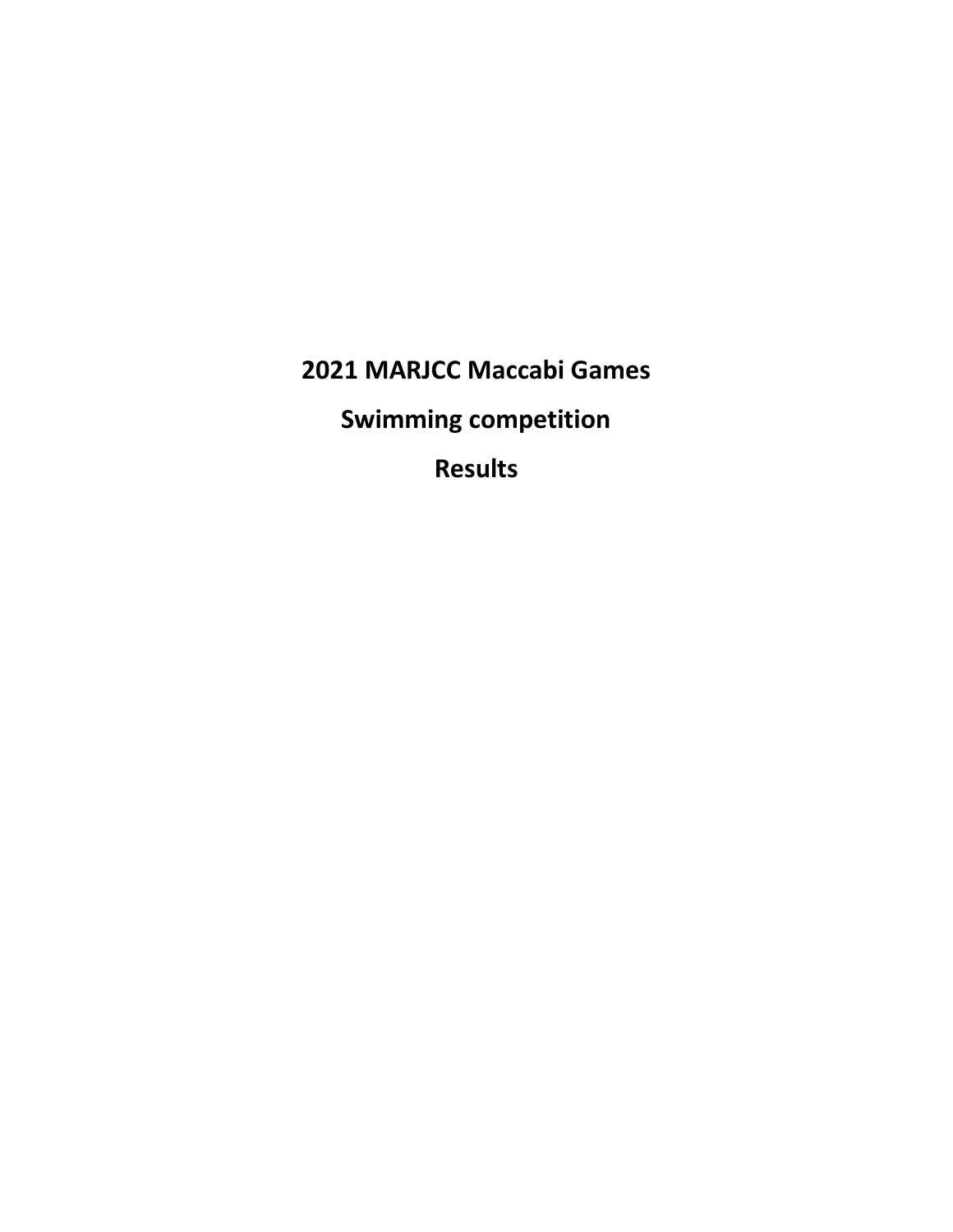| <b>Place</b><br>Gender<br><b>Time</b><br><b>Name</b><br>Team<br><b>BUTTERFLY</b><br>Female Child A 25 Butterfly<br>Stella Strauss<br>Ch A Female - COL 1<br>Ch A Coed<br>00:38.75<br>1 <sup>1</sup><br>Male Child A 25 Butterfly<br>Levi Strauss<br>Ch A Male - COL 1<br>Ch A Coed<br>00:46.56<br>1 <sup>1</sup><br>Female Child B 25 Butterfly<br>Ariela Klepacz<br>Ch B Female - BRA 1<br>Ch B Coed<br>00:20.84<br>1<br>Male Child B 25 Butterfly<br>Henri Strauss<br>Ch B Male - COL 1<br>Ch B Coed<br>00:23.72<br>$\mathbf{1}$<br>David Klahr Sanchez<br>Ch B Male - COL 1<br>$\overline{2}$<br>Ch B Coed<br>00:34.50<br>Male Child C 25 Butterfly<br>Sebastian Strauss<br>Ch C Male - COL 1<br>Ch C Male<br>00:18.16<br>1<br><b>Fredy Setton</b><br>Ch C Male - BRA 1<br>Ch C Male<br>00:27.68<br>$\overline{2}$<br>Female Child D 50 Butterfly<br>Ch D Female - USA 1<br>Ch D Female<br>1<br>Miri Lew<br>00:37.75<br>$\overline{2}$<br>Siena Strauss<br>Ch D Female - COL 1<br>Ch D Female<br>00:40.75<br>3<br>Gabriella Faldini Halpern<br>Ch D Female - BRA 1<br>Ch D Female<br>00:46.69<br>Ch D Female - USA 1<br>Ch D Female<br>00:46.76<br>4<br>Marion Benayoun<br>5<br>Mila Simon<br>Ch D Female - BRA 1<br>Ch D Female<br>00:54.88<br>Male Child D 50 Butterfly<br>Rafael Porat<br>Ch D Male - BRA 1<br>Ch D Male<br>00:59.90<br>$\mathbf{1}$<br>Yali Yafe<br>Ch D Male - ISR 1<br>Ch D Male<br>01:09.00<br>$\overline{2}$<br><b>Female Child E50 Butterfly</b><br>Alina Mellow<br>Ch E Female - USA 1<br>Ch E Female<br>00:46.84<br>1<br>Male Child E50 Butterfly<br>Daniel Arazi<br>Ch E Male - BRA 1<br>Ch E Male<br>00:31.68<br>$\mathbf{1}$<br>Rafael Passaro<br>Ch E Male<br>$\overline{c}$<br>Ch E Male - BRA 1<br>00:33.56<br>3<br>Ch E Male - ISR 1<br>Ch E Male<br>00:35.90<br>Gur Lew<br><b>BACKSTROKE</b><br>Female Child A 25 Backstroke<br><b>Stella Strauss</b><br>Ch A Female - COL 1<br>Ch A Coed<br>00:50.97<br>1 <sup>1</sup><br>Male Child A 25 Backstroke<br>Levi Strauss<br>Ch A Male - COL 1<br>Ch A Coed<br>00:50.31<br>1 <sup>1</sup><br>Female Child B 25 Backstroke<br>Ariela Klepacz<br>Ch B Female - BRA 1<br>Ch B Coed<br>00:27.00<br>1 <sup>1</sup><br>Male Child B 25 Backstroke<br>Henri Strauss<br>Ch B Male - COL 1<br>Ch B Coed<br>00:27.00<br>1<br>Female Child C 25 Backstroke<br>Michelle Materassi<br>Ch C Female - VEN 1<br>Ch C Female<br>00:38.66<br>1 <sup>1</sup><br>Male Child C 25 Backstroke<br>Sebastian Strauss<br>Ch C Male<br>1<br>Ch C Male - COL 1<br>00:20.78<br>Ch C Male - BRA 1<br>Ch C Male<br><b>Fredy Setton</b><br>00:22.35<br>$\overline{2}$<br>Female Child D 50 Backstroke<br>Ch D Female - USA 1<br>Ch D Female<br>1<br>Miri Lew<br>00:39.13<br>Siena Strauss<br>Ch D Female - COL 1<br>Ch D Female<br>00:43.31<br>$\overline{2}$<br>Gabriella Faldini Halpern<br>Ch D Female - BRA 1<br>Ch D Female<br>$\mathbf{3}$<br>00:49.83<br>Ch D Female - BRA 1<br>Ch D Female<br>Mila Simon<br>00:53.43<br>4<br>Male Child D 50 Backstroke<br>Joel Koenig<br>Ch D Male - VEN 1<br>Ch D Male<br>$\mathbf{1}$<br>00:51.82<br>Nathan Moronta<br>Ch D Male - VEN 2<br>Ch D Male<br>00:53.25<br>$\overline{2}$<br>Yali Yafe<br>Ch D Male - ISR 1<br>Ch D Male<br>00:59.97<br>$\mathbf{3}$<br>Samuel Hirschhaut<br>Ch D Male - BRA 1<br>Ch D Male<br>01:27.43<br>4<br>Female Child E50 Backstroke<br>Alina Mellow<br>Ch E Female<br>Ch E Female - USA 1<br>1<br>00:47.81<br>Male Child E50 Backstroke<br>Rafael Passaro<br>Ch E Male - BRA 1<br>Ch E Male<br>00:34.31<br>1 <sup>1</sup><br>Daniel Arazi<br>Ch E Male - BRA 1<br>Ch E Male<br>00:38.09<br>$\mathbf{2}$<br>Ch E Male - ISR 1<br>3 <sup>1</sup><br>Gur Levy<br>Ch E Male<br>00:39.31 | Category |  |  |  |  |
|---------------------------------------------------------------------------------------------------------------------------------------------------------------------------------------------------------------------------------------------------------------------------------------------------------------------------------------------------------------------------------------------------------------------------------------------------------------------------------------------------------------------------------------------------------------------------------------------------------------------------------------------------------------------------------------------------------------------------------------------------------------------------------------------------------------------------------------------------------------------------------------------------------------------------------------------------------------------------------------------------------------------------------------------------------------------------------------------------------------------------------------------------------------------------------------------------------------------------------------------------------------------------------------------------------------------------------------------------------------------------------------------------------------------------------------------------------------------------------------------------------------------------------------------------------------------------------------------------------------------------------------------------------------------------------------------------------------------------------------------------------------------------------------------------------------------------------------------------------------------------------------------------------------------------------------------------------------------------------------------------------------------------------------------------------------------------------------------------------------------------------------------------------------------------------------------------------------------------------------------------------------------------------------------------------------------------------------------------------------------------------------------------------------------------------------------------------------------------------------------------------------------------------------------------------------------------------------------------------------------------------------------------------------------------------------------------------------------------------------------------------------------------------------------------------------------------------------------------------------------------------------------------------------------------------------------------------------------------------------------------------------------------------------------------------------------------------------------------------------------------------------------------------------------------------------------------------------------------------------------------------------------------------------------------------------------------------------------------------------------------------------------------------------------------------------------------------------------------------------------------------------------------------------------------------------------------------------------------------------------------------------------------------------------------------------------------------------------|----------|--|--|--|--|
|                                                                                                                                                                                                                                                                                                                                                                                                                                                                                                                                                                                                                                                                                                                                                                                                                                                                                                                                                                                                                                                                                                                                                                                                                                                                                                                                                                                                                                                                                                                                                                                                                                                                                                                                                                                                                                                                                                                                                                                                                                                                                                                                                                                                                                                                                                                                                                                                                                                                                                                                                                                                                                                                                                                                                                                                                                                                                                                                                                                                                                                                                                                                                                                                                                                                                                                                                                                                                                                                                                                                                                                                                                                                                                                     |          |  |  |  |  |
|                                                                                                                                                                                                                                                                                                                                                                                                                                                                                                                                                                                                                                                                                                                                                                                                                                                                                                                                                                                                                                                                                                                                                                                                                                                                                                                                                                                                                                                                                                                                                                                                                                                                                                                                                                                                                                                                                                                                                                                                                                                                                                                                                                                                                                                                                                                                                                                                                                                                                                                                                                                                                                                                                                                                                                                                                                                                                                                                                                                                                                                                                                                                                                                                                                                                                                                                                                                                                                                                                                                                                                                                                                                                                                                     |          |  |  |  |  |
|                                                                                                                                                                                                                                                                                                                                                                                                                                                                                                                                                                                                                                                                                                                                                                                                                                                                                                                                                                                                                                                                                                                                                                                                                                                                                                                                                                                                                                                                                                                                                                                                                                                                                                                                                                                                                                                                                                                                                                                                                                                                                                                                                                                                                                                                                                                                                                                                                                                                                                                                                                                                                                                                                                                                                                                                                                                                                                                                                                                                                                                                                                                                                                                                                                                                                                                                                                                                                                                                                                                                                                                                                                                                                                                     |          |  |  |  |  |
|                                                                                                                                                                                                                                                                                                                                                                                                                                                                                                                                                                                                                                                                                                                                                                                                                                                                                                                                                                                                                                                                                                                                                                                                                                                                                                                                                                                                                                                                                                                                                                                                                                                                                                                                                                                                                                                                                                                                                                                                                                                                                                                                                                                                                                                                                                                                                                                                                                                                                                                                                                                                                                                                                                                                                                                                                                                                                                                                                                                                                                                                                                                                                                                                                                                                                                                                                                                                                                                                                                                                                                                                                                                                                                                     |          |  |  |  |  |
|                                                                                                                                                                                                                                                                                                                                                                                                                                                                                                                                                                                                                                                                                                                                                                                                                                                                                                                                                                                                                                                                                                                                                                                                                                                                                                                                                                                                                                                                                                                                                                                                                                                                                                                                                                                                                                                                                                                                                                                                                                                                                                                                                                                                                                                                                                                                                                                                                                                                                                                                                                                                                                                                                                                                                                                                                                                                                                                                                                                                                                                                                                                                                                                                                                                                                                                                                                                                                                                                                                                                                                                                                                                                                                                     |          |  |  |  |  |
|                                                                                                                                                                                                                                                                                                                                                                                                                                                                                                                                                                                                                                                                                                                                                                                                                                                                                                                                                                                                                                                                                                                                                                                                                                                                                                                                                                                                                                                                                                                                                                                                                                                                                                                                                                                                                                                                                                                                                                                                                                                                                                                                                                                                                                                                                                                                                                                                                                                                                                                                                                                                                                                                                                                                                                                                                                                                                                                                                                                                                                                                                                                                                                                                                                                                                                                                                                                                                                                                                                                                                                                                                                                                                                                     |          |  |  |  |  |
|                                                                                                                                                                                                                                                                                                                                                                                                                                                                                                                                                                                                                                                                                                                                                                                                                                                                                                                                                                                                                                                                                                                                                                                                                                                                                                                                                                                                                                                                                                                                                                                                                                                                                                                                                                                                                                                                                                                                                                                                                                                                                                                                                                                                                                                                                                                                                                                                                                                                                                                                                                                                                                                                                                                                                                                                                                                                                                                                                                                                                                                                                                                                                                                                                                                                                                                                                                                                                                                                                                                                                                                                                                                                                                                     |          |  |  |  |  |
|                                                                                                                                                                                                                                                                                                                                                                                                                                                                                                                                                                                                                                                                                                                                                                                                                                                                                                                                                                                                                                                                                                                                                                                                                                                                                                                                                                                                                                                                                                                                                                                                                                                                                                                                                                                                                                                                                                                                                                                                                                                                                                                                                                                                                                                                                                                                                                                                                                                                                                                                                                                                                                                                                                                                                                                                                                                                                                                                                                                                                                                                                                                                                                                                                                                                                                                                                                                                                                                                                                                                                                                                                                                                                                                     |          |  |  |  |  |
|                                                                                                                                                                                                                                                                                                                                                                                                                                                                                                                                                                                                                                                                                                                                                                                                                                                                                                                                                                                                                                                                                                                                                                                                                                                                                                                                                                                                                                                                                                                                                                                                                                                                                                                                                                                                                                                                                                                                                                                                                                                                                                                                                                                                                                                                                                                                                                                                                                                                                                                                                                                                                                                                                                                                                                                                                                                                                                                                                                                                                                                                                                                                                                                                                                                                                                                                                                                                                                                                                                                                                                                                                                                                                                                     |          |  |  |  |  |
|                                                                                                                                                                                                                                                                                                                                                                                                                                                                                                                                                                                                                                                                                                                                                                                                                                                                                                                                                                                                                                                                                                                                                                                                                                                                                                                                                                                                                                                                                                                                                                                                                                                                                                                                                                                                                                                                                                                                                                                                                                                                                                                                                                                                                                                                                                                                                                                                                                                                                                                                                                                                                                                                                                                                                                                                                                                                                                                                                                                                                                                                                                                                                                                                                                                                                                                                                                                                                                                                                                                                                                                                                                                                                                                     |          |  |  |  |  |
|                                                                                                                                                                                                                                                                                                                                                                                                                                                                                                                                                                                                                                                                                                                                                                                                                                                                                                                                                                                                                                                                                                                                                                                                                                                                                                                                                                                                                                                                                                                                                                                                                                                                                                                                                                                                                                                                                                                                                                                                                                                                                                                                                                                                                                                                                                                                                                                                                                                                                                                                                                                                                                                                                                                                                                                                                                                                                                                                                                                                                                                                                                                                                                                                                                                                                                                                                                                                                                                                                                                                                                                                                                                                                                                     |          |  |  |  |  |
|                                                                                                                                                                                                                                                                                                                                                                                                                                                                                                                                                                                                                                                                                                                                                                                                                                                                                                                                                                                                                                                                                                                                                                                                                                                                                                                                                                                                                                                                                                                                                                                                                                                                                                                                                                                                                                                                                                                                                                                                                                                                                                                                                                                                                                                                                                                                                                                                                                                                                                                                                                                                                                                                                                                                                                                                                                                                                                                                                                                                                                                                                                                                                                                                                                                                                                                                                                                                                                                                                                                                                                                                                                                                                                                     |          |  |  |  |  |
|                                                                                                                                                                                                                                                                                                                                                                                                                                                                                                                                                                                                                                                                                                                                                                                                                                                                                                                                                                                                                                                                                                                                                                                                                                                                                                                                                                                                                                                                                                                                                                                                                                                                                                                                                                                                                                                                                                                                                                                                                                                                                                                                                                                                                                                                                                                                                                                                                                                                                                                                                                                                                                                                                                                                                                                                                                                                                                                                                                                                                                                                                                                                                                                                                                                                                                                                                                                                                                                                                                                                                                                                                                                                                                                     |          |  |  |  |  |
|                                                                                                                                                                                                                                                                                                                                                                                                                                                                                                                                                                                                                                                                                                                                                                                                                                                                                                                                                                                                                                                                                                                                                                                                                                                                                                                                                                                                                                                                                                                                                                                                                                                                                                                                                                                                                                                                                                                                                                                                                                                                                                                                                                                                                                                                                                                                                                                                                                                                                                                                                                                                                                                                                                                                                                                                                                                                                                                                                                                                                                                                                                                                                                                                                                                                                                                                                                                                                                                                                                                                                                                                                                                                                                                     |          |  |  |  |  |
|                                                                                                                                                                                                                                                                                                                                                                                                                                                                                                                                                                                                                                                                                                                                                                                                                                                                                                                                                                                                                                                                                                                                                                                                                                                                                                                                                                                                                                                                                                                                                                                                                                                                                                                                                                                                                                                                                                                                                                                                                                                                                                                                                                                                                                                                                                                                                                                                                                                                                                                                                                                                                                                                                                                                                                                                                                                                                                                                                                                                                                                                                                                                                                                                                                                                                                                                                                                                                                                                                                                                                                                                                                                                                                                     |          |  |  |  |  |
|                                                                                                                                                                                                                                                                                                                                                                                                                                                                                                                                                                                                                                                                                                                                                                                                                                                                                                                                                                                                                                                                                                                                                                                                                                                                                                                                                                                                                                                                                                                                                                                                                                                                                                                                                                                                                                                                                                                                                                                                                                                                                                                                                                                                                                                                                                                                                                                                                                                                                                                                                                                                                                                                                                                                                                                                                                                                                                                                                                                                                                                                                                                                                                                                                                                                                                                                                                                                                                                                                                                                                                                                                                                                                                                     |          |  |  |  |  |
|                                                                                                                                                                                                                                                                                                                                                                                                                                                                                                                                                                                                                                                                                                                                                                                                                                                                                                                                                                                                                                                                                                                                                                                                                                                                                                                                                                                                                                                                                                                                                                                                                                                                                                                                                                                                                                                                                                                                                                                                                                                                                                                                                                                                                                                                                                                                                                                                                                                                                                                                                                                                                                                                                                                                                                                                                                                                                                                                                                                                                                                                                                                                                                                                                                                                                                                                                                                                                                                                                                                                                                                                                                                                                                                     |          |  |  |  |  |
|                                                                                                                                                                                                                                                                                                                                                                                                                                                                                                                                                                                                                                                                                                                                                                                                                                                                                                                                                                                                                                                                                                                                                                                                                                                                                                                                                                                                                                                                                                                                                                                                                                                                                                                                                                                                                                                                                                                                                                                                                                                                                                                                                                                                                                                                                                                                                                                                                                                                                                                                                                                                                                                                                                                                                                                                                                                                                                                                                                                                                                                                                                                                                                                                                                                                                                                                                                                                                                                                                                                                                                                                                                                                                                                     |          |  |  |  |  |
|                                                                                                                                                                                                                                                                                                                                                                                                                                                                                                                                                                                                                                                                                                                                                                                                                                                                                                                                                                                                                                                                                                                                                                                                                                                                                                                                                                                                                                                                                                                                                                                                                                                                                                                                                                                                                                                                                                                                                                                                                                                                                                                                                                                                                                                                                                                                                                                                                                                                                                                                                                                                                                                                                                                                                                                                                                                                                                                                                                                                                                                                                                                                                                                                                                                                                                                                                                                                                                                                                                                                                                                                                                                                                                                     |          |  |  |  |  |
|                                                                                                                                                                                                                                                                                                                                                                                                                                                                                                                                                                                                                                                                                                                                                                                                                                                                                                                                                                                                                                                                                                                                                                                                                                                                                                                                                                                                                                                                                                                                                                                                                                                                                                                                                                                                                                                                                                                                                                                                                                                                                                                                                                                                                                                                                                                                                                                                                                                                                                                                                                                                                                                                                                                                                                                                                                                                                                                                                                                                                                                                                                                                                                                                                                                                                                                                                                                                                                                                                                                                                                                                                                                                                                                     |          |  |  |  |  |
|                                                                                                                                                                                                                                                                                                                                                                                                                                                                                                                                                                                                                                                                                                                                                                                                                                                                                                                                                                                                                                                                                                                                                                                                                                                                                                                                                                                                                                                                                                                                                                                                                                                                                                                                                                                                                                                                                                                                                                                                                                                                                                                                                                                                                                                                                                                                                                                                                                                                                                                                                                                                                                                                                                                                                                                                                                                                                                                                                                                                                                                                                                                                                                                                                                                                                                                                                                                                                                                                                                                                                                                                                                                                                                                     |          |  |  |  |  |
|                                                                                                                                                                                                                                                                                                                                                                                                                                                                                                                                                                                                                                                                                                                                                                                                                                                                                                                                                                                                                                                                                                                                                                                                                                                                                                                                                                                                                                                                                                                                                                                                                                                                                                                                                                                                                                                                                                                                                                                                                                                                                                                                                                                                                                                                                                                                                                                                                                                                                                                                                                                                                                                                                                                                                                                                                                                                                                                                                                                                                                                                                                                                                                                                                                                                                                                                                                                                                                                                                                                                                                                                                                                                                                                     |          |  |  |  |  |
|                                                                                                                                                                                                                                                                                                                                                                                                                                                                                                                                                                                                                                                                                                                                                                                                                                                                                                                                                                                                                                                                                                                                                                                                                                                                                                                                                                                                                                                                                                                                                                                                                                                                                                                                                                                                                                                                                                                                                                                                                                                                                                                                                                                                                                                                                                                                                                                                                                                                                                                                                                                                                                                                                                                                                                                                                                                                                                                                                                                                                                                                                                                                                                                                                                                                                                                                                                                                                                                                                                                                                                                                                                                                                                                     |          |  |  |  |  |
|                                                                                                                                                                                                                                                                                                                                                                                                                                                                                                                                                                                                                                                                                                                                                                                                                                                                                                                                                                                                                                                                                                                                                                                                                                                                                                                                                                                                                                                                                                                                                                                                                                                                                                                                                                                                                                                                                                                                                                                                                                                                                                                                                                                                                                                                                                                                                                                                                                                                                                                                                                                                                                                                                                                                                                                                                                                                                                                                                                                                                                                                                                                                                                                                                                                                                                                                                                                                                                                                                                                                                                                                                                                                                                                     |          |  |  |  |  |
|                                                                                                                                                                                                                                                                                                                                                                                                                                                                                                                                                                                                                                                                                                                                                                                                                                                                                                                                                                                                                                                                                                                                                                                                                                                                                                                                                                                                                                                                                                                                                                                                                                                                                                                                                                                                                                                                                                                                                                                                                                                                                                                                                                                                                                                                                                                                                                                                                                                                                                                                                                                                                                                                                                                                                                                                                                                                                                                                                                                                                                                                                                                                                                                                                                                                                                                                                                                                                                                                                                                                                                                                                                                                                                                     |          |  |  |  |  |
|                                                                                                                                                                                                                                                                                                                                                                                                                                                                                                                                                                                                                                                                                                                                                                                                                                                                                                                                                                                                                                                                                                                                                                                                                                                                                                                                                                                                                                                                                                                                                                                                                                                                                                                                                                                                                                                                                                                                                                                                                                                                                                                                                                                                                                                                                                                                                                                                                                                                                                                                                                                                                                                                                                                                                                                                                                                                                                                                                                                                                                                                                                                                                                                                                                                                                                                                                                                                                                                                                                                                                                                                                                                                                                                     |          |  |  |  |  |
|                                                                                                                                                                                                                                                                                                                                                                                                                                                                                                                                                                                                                                                                                                                                                                                                                                                                                                                                                                                                                                                                                                                                                                                                                                                                                                                                                                                                                                                                                                                                                                                                                                                                                                                                                                                                                                                                                                                                                                                                                                                                                                                                                                                                                                                                                                                                                                                                                                                                                                                                                                                                                                                                                                                                                                                                                                                                                                                                                                                                                                                                                                                                                                                                                                                                                                                                                                                                                                                                                                                                                                                                                                                                                                                     |          |  |  |  |  |
|                                                                                                                                                                                                                                                                                                                                                                                                                                                                                                                                                                                                                                                                                                                                                                                                                                                                                                                                                                                                                                                                                                                                                                                                                                                                                                                                                                                                                                                                                                                                                                                                                                                                                                                                                                                                                                                                                                                                                                                                                                                                                                                                                                                                                                                                                                                                                                                                                                                                                                                                                                                                                                                                                                                                                                                                                                                                                                                                                                                                                                                                                                                                                                                                                                                                                                                                                                                                                                                                                                                                                                                                                                                                                                                     |          |  |  |  |  |
|                                                                                                                                                                                                                                                                                                                                                                                                                                                                                                                                                                                                                                                                                                                                                                                                                                                                                                                                                                                                                                                                                                                                                                                                                                                                                                                                                                                                                                                                                                                                                                                                                                                                                                                                                                                                                                                                                                                                                                                                                                                                                                                                                                                                                                                                                                                                                                                                                                                                                                                                                                                                                                                                                                                                                                                                                                                                                                                                                                                                                                                                                                                                                                                                                                                                                                                                                                                                                                                                                                                                                                                                                                                                                                                     |          |  |  |  |  |
|                                                                                                                                                                                                                                                                                                                                                                                                                                                                                                                                                                                                                                                                                                                                                                                                                                                                                                                                                                                                                                                                                                                                                                                                                                                                                                                                                                                                                                                                                                                                                                                                                                                                                                                                                                                                                                                                                                                                                                                                                                                                                                                                                                                                                                                                                                                                                                                                                                                                                                                                                                                                                                                                                                                                                                                                                                                                                                                                                                                                                                                                                                                                                                                                                                                                                                                                                                                                                                                                                                                                                                                                                                                                                                                     |          |  |  |  |  |
|                                                                                                                                                                                                                                                                                                                                                                                                                                                                                                                                                                                                                                                                                                                                                                                                                                                                                                                                                                                                                                                                                                                                                                                                                                                                                                                                                                                                                                                                                                                                                                                                                                                                                                                                                                                                                                                                                                                                                                                                                                                                                                                                                                                                                                                                                                                                                                                                                                                                                                                                                                                                                                                                                                                                                                                                                                                                                                                                                                                                                                                                                                                                                                                                                                                                                                                                                                                                                                                                                                                                                                                                                                                                                                                     |          |  |  |  |  |
|                                                                                                                                                                                                                                                                                                                                                                                                                                                                                                                                                                                                                                                                                                                                                                                                                                                                                                                                                                                                                                                                                                                                                                                                                                                                                                                                                                                                                                                                                                                                                                                                                                                                                                                                                                                                                                                                                                                                                                                                                                                                                                                                                                                                                                                                                                                                                                                                                                                                                                                                                                                                                                                                                                                                                                                                                                                                                                                                                                                                                                                                                                                                                                                                                                                                                                                                                                                                                                                                                                                                                                                                                                                                                                                     |          |  |  |  |  |
|                                                                                                                                                                                                                                                                                                                                                                                                                                                                                                                                                                                                                                                                                                                                                                                                                                                                                                                                                                                                                                                                                                                                                                                                                                                                                                                                                                                                                                                                                                                                                                                                                                                                                                                                                                                                                                                                                                                                                                                                                                                                                                                                                                                                                                                                                                                                                                                                                                                                                                                                                                                                                                                                                                                                                                                                                                                                                                                                                                                                                                                                                                                                                                                                                                                                                                                                                                                                                                                                                                                                                                                                                                                                                                                     |          |  |  |  |  |
|                                                                                                                                                                                                                                                                                                                                                                                                                                                                                                                                                                                                                                                                                                                                                                                                                                                                                                                                                                                                                                                                                                                                                                                                                                                                                                                                                                                                                                                                                                                                                                                                                                                                                                                                                                                                                                                                                                                                                                                                                                                                                                                                                                                                                                                                                                                                                                                                                                                                                                                                                                                                                                                                                                                                                                                                                                                                                                                                                                                                                                                                                                                                                                                                                                                                                                                                                                                                                                                                                                                                                                                                                                                                                                                     |          |  |  |  |  |
|                                                                                                                                                                                                                                                                                                                                                                                                                                                                                                                                                                                                                                                                                                                                                                                                                                                                                                                                                                                                                                                                                                                                                                                                                                                                                                                                                                                                                                                                                                                                                                                                                                                                                                                                                                                                                                                                                                                                                                                                                                                                                                                                                                                                                                                                                                                                                                                                                                                                                                                                                                                                                                                                                                                                                                                                                                                                                                                                                                                                                                                                                                                                                                                                                                                                                                                                                                                                                                                                                                                                                                                                                                                                                                                     |          |  |  |  |  |
|                                                                                                                                                                                                                                                                                                                                                                                                                                                                                                                                                                                                                                                                                                                                                                                                                                                                                                                                                                                                                                                                                                                                                                                                                                                                                                                                                                                                                                                                                                                                                                                                                                                                                                                                                                                                                                                                                                                                                                                                                                                                                                                                                                                                                                                                                                                                                                                                                                                                                                                                                                                                                                                                                                                                                                                                                                                                                                                                                                                                                                                                                                                                                                                                                                                                                                                                                                                                                                                                                                                                                                                                                                                                                                                     |          |  |  |  |  |
|                                                                                                                                                                                                                                                                                                                                                                                                                                                                                                                                                                                                                                                                                                                                                                                                                                                                                                                                                                                                                                                                                                                                                                                                                                                                                                                                                                                                                                                                                                                                                                                                                                                                                                                                                                                                                                                                                                                                                                                                                                                                                                                                                                                                                                                                                                                                                                                                                                                                                                                                                                                                                                                                                                                                                                                                                                                                                                                                                                                                                                                                                                                                                                                                                                                                                                                                                                                                                                                                                                                                                                                                                                                                                                                     |          |  |  |  |  |
|                                                                                                                                                                                                                                                                                                                                                                                                                                                                                                                                                                                                                                                                                                                                                                                                                                                                                                                                                                                                                                                                                                                                                                                                                                                                                                                                                                                                                                                                                                                                                                                                                                                                                                                                                                                                                                                                                                                                                                                                                                                                                                                                                                                                                                                                                                                                                                                                                                                                                                                                                                                                                                                                                                                                                                                                                                                                                                                                                                                                                                                                                                                                                                                                                                                                                                                                                                                                                                                                                                                                                                                                                                                                                                                     |          |  |  |  |  |
|                                                                                                                                                                                                                                                                                                                                                                                                                                                                                                                                                                                                                                                                                                                                                                                                                                                                                                                                                                                                                                                                                                                                                                                                                                                                                                                                                                                                                                                                                                                                                                                                                                                                                                                                                                                                                                                                                                                                                                                                                                                                                                                                                                                                                                                                                                                                                                                                                                                                                                                                                                                                                                                                                                                                                                                                                                                                                                                                                                                                                                                                                                                                                                                                                                                                                                                                                                                                                                                                                                                                                                                                                                                                                                                     |          |  |  |  |  |
|                                                                                                                                                                                                                                                                                                                                                                                                                                                                                                                                                                                                                                                                                                                                                                                                                                                                                                                                                                                                                                                                                                                                                                                                                                                                                                                                                                                                                                                                                                                                                                                                                                                                                                                                                                                                                                                                                                                                                                                                                                                                                                                                                                                                                                                                                                                                                                                                                                                                                                                                                                                                                                                                                                                                                                                                                                                                                                                                                                                                                                                                                                                                                                                                                                                                                                                                                                                                                                                                                                                                                                                                                                                                                                                     |          |  |  |  |  |
|                                                                                                                                                                                                                                                                                                                                                                                                                                                                                                                                                                                                                                                                                                                                                                                                                                                                                                                                                                                                                                                                                                                                                                                                                                                                                                                                                                                                                                                                                                                                                                                                                                                                                                                                                                                                                                                                                                                                                                                                                                                                                                                                                                                                                                                                                                                                                                                                                                                                                                                                                                                                                                                                                                                                                                                                                                                                                                                                                                                                                                                                                                                                                                                                                                                                                                                                                                                                                                                                                                                                                                                                                                                                                                                     |          |  |  |  |  |
|                                                                                                                                                                                                                                                                                                                                                                                                                                                                                                                                                                                                                                                                                                                                                                                                                                                                                                                                                                                                                                                                                                                                                                                                                                                                                                                                                                                                                                                                                                                                                                                                                                                                                                                                                                                                                                                                                                                                                                                                                                                                                                                                                                                                                                                                                                                                                                                                                                                                                                                                                                                                                                                                                                                                                                                                                                                                                                                                                                                                                                                                                                                                                                                                                                                                                                                                                                                                                                                                                                                                                                                                                                                                                                                     |          |  |  |  |  |
|                                                                                                                                                                                                                                                                                                                                                                                                                                                                                                                                                                                                                                                                                                                                                                                                                                                                                                                                                                                                                                                                                                                                                                                                                                                                                                                                                                                                                                                                                                                                                                                                                                                                                                                                                                                                                                                                                                                                                                                                                                                                                                                                                                                                                                                                                                                                                                                                                                                                                                                                                                                                                                                                                                                                                                                                                                                                                                                                                                                                                                                                                                                                                                                                                                                                                                                                                                                                                                                                                                                                                                                                                                                                                                                     |          |  |  |  |  |
|                                                                                                                                                                                                                                                                                                                                                                                                                                                                                                                                                                                                                                                                                                                                                                                                                                                                                                                                                                                                                                                                                                                                                                                                                                                                                                                                                                                                                                                                                                                                                                                                                                                                                                                                                                                                                                                                                                                                                                                                                                                                                                                                                                                                                                                                                                                                                                                                                                                                                                                                                                                                                                                                                                                                                                                                                                                                                                                                                                                                                                                                                                                                                                                                                                                                                                                                                                                                                                                                                                                                                                                                                                                                                                                     |          |  |  |  |  |
|                                                                                                                                                                                                                                                                                                                                                                                                                                                                                                                                                                                                                                                                                                                                                                                                                                                                                                                                                                                                                                                                                                                                                                                                                                                                                                                                                                                                                                                                                                                                                                                                                                                                                                                                                                                                                                                                                                                                                                                                                                                                                                                                                                                                                                                                                                                                                                                                                                                                                                                                                                                                                                                                                                                                                                                                                                                                                                                                                                                                                                                                                                                                                                                                                                                                                                                                                                                                                                                                                                                                                                                                                                                                                                                     |          |  |  |  |  |
|                                                                                                                                                                                                                                                                                                                                                                                                                                                                                                                                                                                                                                                                                                                                                                                                                                                                                                                                                                                                                                                                                                                                                                                                                                                                                                                                                                                                                                                                                                                                                                                                                                                                                                                                                                                                                                                                                                                                                                                                                                                                                                                                                                                                                                                                                                                                                                                                                                                                                                                                                                                                                                                                                                                                                                                                                                                                                                                                                                                                                                                                                                                                                                                                                                                                                                                                                                                                                                                                                                                                                                                                                                                                                                                     |          |  |  |  |  |
|                                                                                                                                                                                                                                                                                                                                                                                                                                                                                                                                                                                                                                                                                                                                                                                                                                                                                                                                                                                                                                                                                                                                                                                                                                                                                                                                                                                                                                                                                                                                                                                                                                                                                                                                                                                                                                                                                                                                                                                                                                                                                                                                                                                                                                                                                                                                                                                                                                                                                                                                                                                                                                                                                                                                                                                                                                                                                                                                                                                                                                                                                                                                                                                                                                                                                                                                                                                                                                                                                                                                                                                                                                                                                                                     |          |  |  |  |  |
|                                                                                                                                                                                                                                                                                                                                                                                                                                                                                                                                                                                                                                                                                                                                                                                                                                                                                                                                                                                                                                                                                                                                                                                                                                                                                                                                                                                                                                                                                                                                                                                                                                                                                                                                                                                                                                                                                                                                                                                                                                                                                                                                                                                                                                                                                                                                                                                                                                                                                                                                                                                                                                                                                                                                                                                                                                                                                                                                                                                                                                                                                                                                                                                                                                                                                                                                                                                                                                                                                                                                                                                                                                                                                                                     |          |  |  |  |  |
|                                                                                                                                                                                                                                                                                                                                                                                                                                                                                                                                                                                                                                                                                                                                                                                                                                                                                                                                                                                                                                                                                                                                                                                                                                                                                                                                                                                                                                                                                                                                                                                                                                                                                                                                                                                                                                                                                                                                                                                                                                                                                                                                                                                                                                                                                                                                                                                                                                                                                                                                                                                                                                                                                                                                                                                                                                                                                                                                                                                                                                                                                                                                                                                                                                                                                                                                                                                                                                                                                                                                                                                                                                                                                                                     |          |  |  |  |  |
|                                                                                                                                                                                                                                                                                                                                                                                                                                                                                                                                                                                                                                                                                                                                                                                                                                                                                                                                                                                                                                                                                                                                                                                                                                                                                                                                                                                                                                                                                                                                                                                                                                                                                                                                                                                                                                                                                                                                                                                                                                                                                                                                                                                                                                                                                                                                                                                                                                                                                                                                                                                                                                                                                                                                                                                                                                                                                                                                                                                                                                                                                                                                                                                                                                                                                                                                                                                                                                                                                                                                                                                                                                                                                                                     |          |  |  |  |  |
|                                                                                                                                                                                                                                                                                                                                                                                                                                                                                                                                                                                                                                                                                                                                                                                                                                                                                                                                                                                                                                                                                                                                                                                                                                                                                                                                                                                                                                                                                                                                                                                                                                                                                                                                                                                                                                                                                                                                                                                                                                                                                                                                                                                                                                                                                                                                                                                                                                                                                                                                                                                                                                                                                                                                                                                                                                                                                                                                                                                                                                                                                                                                                                                                                                                                                                                                                                                                                                                                                                                                                                                                                                                                                                                     |          |  |  |  |  |
|                                                                                                                                                                                                                                                                                                                                                                                                                                                                                                                                                                                                                                                                                                                                                                                                                                                                                                                                                                                                                                                                                                                                                                                                                                                                                                                                                                                                                                                                                                                                                                                                                                                                                                                                                                                                                                                                                                                                                                                                                                                                                                                                                                                                                                                                                                                                                                                                                                                                                                                                                                                                                                                                                                                                                                                                                                                                                                                                                                                                                                                                                                                                                                                                                                                                                                                                                                                                                                                                                                                                                                                                                                                                                                                     |          |  |  |  |  |
|                                                                                                                                                                                                                                                                                                                                                                                                                                                                                                                                                                                                                                                                                                                                                                                                                                                                                                                                                                                                                                                                                                                                                                                                                                                                                                                                                                                                                                                                                                                                                                                                                                                                                                                                                                                                                                                                                                                                                                                                                                                                                                                                                                                                                                                                                                                                                                                                                                                                                                                                                                                                                                                                                                                                                                                                                                                                                                                                                                                                                                                                                                                                                                                                                                                                                                                                                                                                                                                                                                                                                                                                                                                                                                                     |          |  |  |  |  |
|                                                                                                                                                                                                                                                                                                                                                                                                                                                                                                                                                                                                                                                                                                                                                                                                                                                                                                                                                                                                                                                                                                                                                                                                                                                                                                                                                                                                                                                                                                                                                                                                                                                                                                                                                                                                                                                                                                                                                                                                                                                                                                                                                                                                                                                                                                                                                                                                                                                                                                                                                                                                                                                                                                                                                                                                                                                                                                                                                                                                                                                                                                                                                                                                                                                                                                                                                                                                                                                                                                                                                                                                                                                                                                                     |          |  |  |  |  |
|                                                                                                                                                                                                                                                                                                                                                                                                                                                                                                                                                                                                                                                                                                                                                                                                                                                                                                                                                                                                                                                                                                                                                                                                                                                                                                                                                                                                                                                                                                                                                                                                                                                                                                                                                                                                                                                                                                                                                                                                                                                                                                                                                                                                                                                                                                                                                                                                                                                                                                                                                                                                                                                                                                                                                                                                                                                                                                                                                                                                                                                                                                                                                                                                                                                                                                                                                                                                                                                                                                                                                                                                                                                                                                                     |          |  |  |  |  |
|                                                                                                                                                                                                                                                                                                                                                                                                                                                                                                                                                                                                                                                                                                                                                                                                                                                                                                                                                                                                                                                                                                                                                                                                                                                                                                                                                                                                                                                                                                                                                                                                                                                                                                                                                                                                                                                                                                                                                                                                                                                                                                                                                                                                                                                                                                                                                                                                                                                                                                                                                                                                                                                                                                                                                                                                                                                                                                                                                                                                                                                                                                                                                                                                                                                                                                                                                                                                                                                                                                                                                                                                                                                                                                                     |          |  |  |  |  |
|                                                                                                                                                                                                                                                                                                                                                                                                                                                                                                                                                                                                                                                                                                                                                                                                                                                                                                                                                                                                                                                                                                                                                                                                                                                                                                                                                                                                                                                                                                                                                                                                                                                                                                                                                                                                                                                                                                                                                                                                                                                                                                                                                                                                                                                                                                                                                                                                                                                                                                                                                                                                                                                                                                                                                                                                                                                                                                                                                                                                                                                                                                                                                                                                                                                                                                                                                                                                                                                                                                                                                                                                                                                                                                                     |          |  |  |  |  |
|                                                                                                                                                                                                                                                                                                                                                                                                                                                                                                                                                                                                                                                                                                                                                                                                                                                                                                                                                                                                                                                                                                                                                                                                                                                                                                                                                                                                                                                                                                                                                                                                                                                                                                                                                                                                                                                                                                                                                                                                                                                                                                                                                                                                                                                                                                                                                                                                                                                                                                                                                                                                                                                                                                                                                                                                                                                                                                                                                                                                                                                                                                                                                                                                                                                                                                                                                                                                                                                                                                                                                                                                                                                                                                                     |          |  |  |  |  |
|                                                                                                                                                                                                                                                                                                                                                                                                                                                                                                                                                                                                                                                                                                                                                                                                                                                                                                                                                                                                                                                                                                                                                                                                                                                                                                                                                                                                                                                                                                                                                                                                                                                                                                                                                                                                                                                                                                                                                                                                                                                                                                                                                                                                                                                                                                                                                                                                                                                                                                                                                                                                                                                                                                                                                                                                                                                                                                                                                                                                                                                                                                                                                                                                                                                                                                                                                                                                                                                                                                                                                                                                                                                                                                                     |          |  |  |  |  |
|                                                                                                                                                                                                                                                                                                                                                                                                                                                                                                                                                                                                                                                                                                                                                                                                                                                                                                                                                                                                                                                                                                                                                                                                                                                                                                                                                                                                                                                                                                                                                                                                                                                                                                                                                                                                                                                                                                                                                                                                                                                                                                                                                                                                                                                                                                                                                                                                                                                                                                                                                                                                                                                                                                                                                                                                                                                                                                                                                                                                                                                                                                                                                                                                                                                                                                                                                                                                                                                                                                                                                                                                                                                                                                                     |          |  |  |  |  |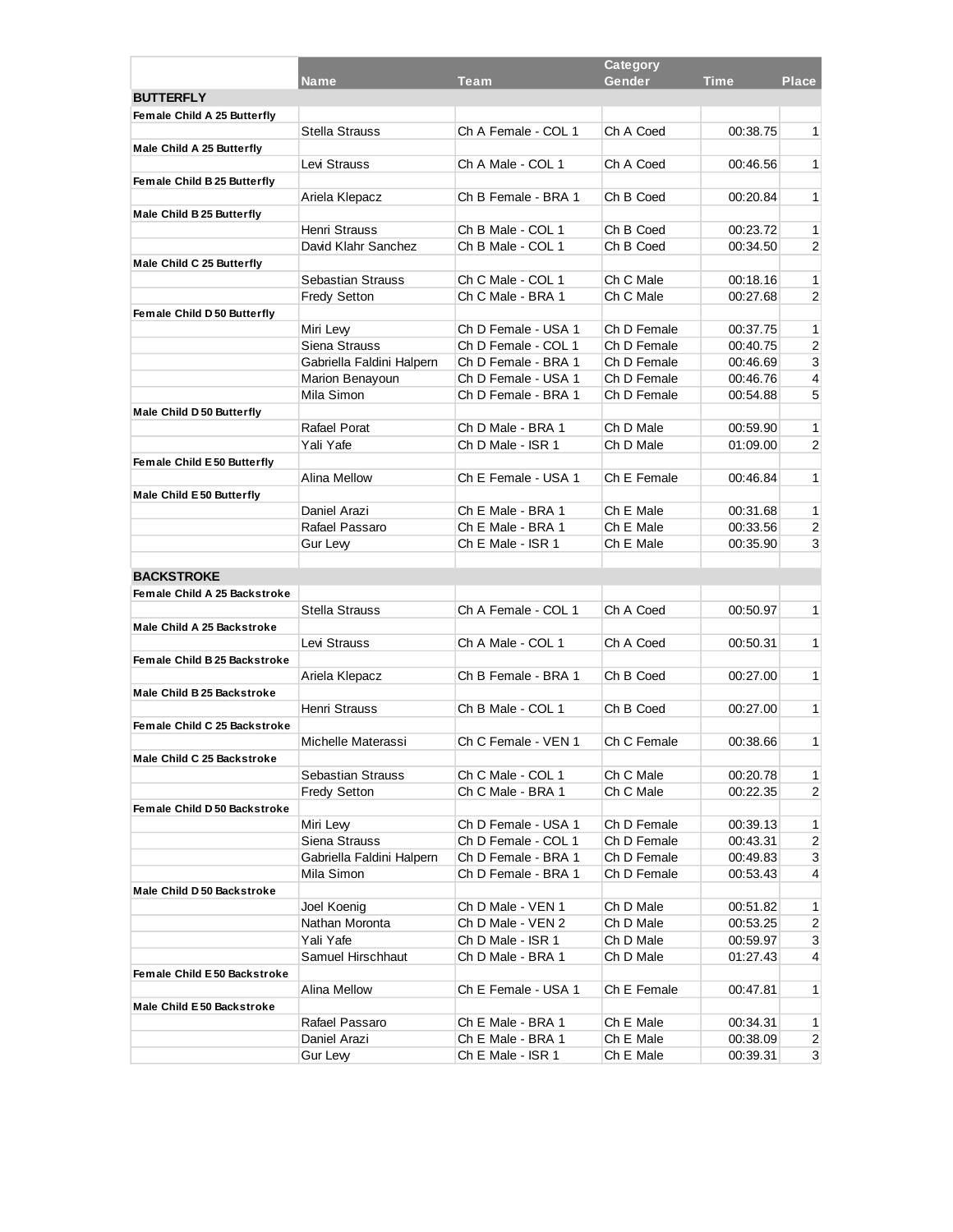|                                    |                           |                     | Category    |             |                           |
|------------------------------------|---------------------------|---------------------|-------------|-------------|---------------------------|
|                                    | <b>Name</b>               | <b>Team</b>         | Gender      | <b>Time</b> | <b>Place</b>              |
| <b>BREASTROKE</b>                  |                           |                     |             |             |                           |
| Female Child A 25 Breastroke       |                           |                     |             |             |                           |
|                                    | <b>Stella Strauss</b>     | Ch A Female - COL 1 | Ch A Coed   | 00:44.64    | 1                         |
| Male Child A 25 Breastroke         |                           |                     |             |             |                           |
|                                    | Levi Strauss              | Ch A Male - COL 1   | Ch A Coed   | 00:49.81    | $\mathbf{1}$              |
| Female Child B 25 Breastroke       |                           |                     |             |             |                           |
|                                    | Ariela Klepacz            | Ch B Female - BRA 1 | Ch B Coed   | 00:27.34    | 1                         |
| Male Child B 25 Breastroke         |                           |                     |             |             |                           |
|                                    | Henri Strauss             | Ch B Male - COL 1   | Ch B Coed   | 00:26.56    | $\mathbf{1}$              |
|                                    |                           |                     |             |             |                           |
| Male Child C 25 Breastroke         |                           |                     |             |             |                           |
|                                    | Sebastian Strauss         | Ch C Male - COL 1   | Ch C Male   | 00:22.56    | 1                         |
|                                    | <b>Fredy Setton</b>       | Ch C Male - BRA 1   | Ch C Male   | 00:23.34    | $\overline{2}$            |
| <b>Female Child D50 Breastroke</b> |                           |                     |             |             |                           |
|                                    | Miri Lew                  | Ch D Female - USA 1 | Ch D Female | 00:44.72    | 1                         |
|                                    | Gabriella Faldini Halpern | Ch D Female - BRA 1 | Ch D Female | 00:47.69    | $\overline{\mathbf{c}}$   |
|                                    | Siena Strauss             | Ch D Female - COL 1 | Ch D Female | 00:50.50    | 3                         |
|                                    | Marion Benayon            | Ch D Female - USA 1 | Ch D Female | 00:51.54    | 4                         |
|                                    | Mila Simon                | Ch D Female - BRA 1 | Ch D Female | 00:57.55    | 5                         |
| Male Child D 50 Breastroke         |                           |                     |             |             |                           |
|                                    | Rafael Porat              | Ch D Male - BRA 1   | Ch D Male   | 01:04.56    | 1                         |
|                                    | Yali Yafe                 | Ch D Male - ISR 1   | Ch D Male   | 01:22.68    | $\overline{2}$            |
| Female Child E50 Breastroke        |                           |                     |             |             |                           |
|                                    | Alina Mellow              | Ch E Female - USA 1 | Ch E Female | 00:48.67    | 1                         |
| Male Child E50 Breastroke          |                           |                     |             |             |                           |
|                                    | Rafael Passaro            | Ch E Male - BRA 1   | Ch E Male   | 00:38.44    | 1                         |
|                                    | Daniel Arazi              | Ch E Male - BRA 1   | Ch E Male   | 00:39.28    | $\overline{\mathbf{c}}$   |
|                                    | <b>Gur Lew</b>            | Ch E Male - ISR 1   | Ch E Male   | 00:46.84    | 3                         |
|                                    |                           |                     |             |             |                           |
| <b>FREESTYLE</b>                   |                           |                     |             |             |                           |
|                                    |                           |                     |             |             |                           |
| Female Child A 25 Freestyle        |                           |                     |             |             |                           |
|                                    | <b>Stella Strauss</b>     | Ch A Female - COL 1 | Ch A Coed   | 00:47.27    | 1                         |
| Male Child A 25 Freestyle          |                           |                     |             |             |                           |
|                                    | Levi Strauss              | Ch A Male - COL 1   | Ch A Coed   | 00:39.72    | 1                         |
|                                    | Benaia Tal                | Ch A Male - MEX 1   | Ch A Coed   | 00:45.40    | $\overline{2}$            |
|                                    | Beni Adesse               | Ch A Male - COL 1   | Ch A Coed   | 01:18.97    | 3                         |
| Female Child B 25 Freestyle        |                           |                     |             |             |                           |
|                                    | Ariela Klepacz            | Ch B Female - BRA 1 | Ch B Coed   | 00:24.59    | 1                         |
|                                    | Noa Tal                   | Ch B Female - USA 1 | Ch B Coed   | 00:28.62    | $\overline{2}$            |
| Male Child B 25 Freestyle          |                           |                     |             |             |                           |
|                                    | Henri Strauss             | Ch B Male - COL 1   | Ch B Coed   | 00:22.40    | 1 <sup>1</sup>            |
| Female Child C 25 Freestyle        |                           |                     |             |             |                           |
|                                    | Michelle Materassi        | Ch C Female - VEN 1 | Ch C Female | 00:33.21    | $\mathbf{1}$              |
| Male Child C 25 Freestyle          |                           |                     |             |             |                           |
|                                    | Sebastian Strauss         | Ch C Male - COL 1   | Ch C Male   | 00:15.08    | $\mathbf{1}$              |
|                                    | <b>Fredy Setton</b>       | Ch C Male - BRA 1   | Ch C Male   | 00:17.09    | $\boldsymbol{2}$          |
|                                    | Oliver Nudelman           | Ch C Male - ARG 1   | Ch C Male   | 00:21.41    | $\ensuremath{\mathsf{3}}$ |
| Female Child D 50 Freestyle        |                           |                     |             |             |                           |
|                                    | Miri Levy                 | Ch D Female - USA 1 | Ch D Female | 00:32.81    | $\mathbf{1}$              |
|                                    | Siena Strauss             | Ch D Female - COL 1 | Ch D Female | 00:33.03    | $\boldsymbol{2}$          |
|                                    | Marion Benayon            | Ch D Female - USA 1 | Ch D Female | 00:37.81    | $\ensuremath{\mathsf{3}}$ |
|                                    | Mila Simon                | Ch D Female - BRA 1 | Ch D Female | 00:42.63    | 4                         |
|                                    | Gabriella Faldini Halpern | Ch D Female - BRA 1 | Ch D Female | 00:42.75    | 5                         |
| Male Child D 50 Freestyle          |                           |                     |             |             |                           |
|                                    | Joel Koenig               | Ch D Male - VEN 1   | Ch D Male   | 00:40.65    | $\mathbf{1}$              |
|                                    | Nathan Moronta            | Ch D Male - VEN 2   | Ch D Male   | 00:44.07    | 2                         |
|                                    | Yali Yafe                 | Ch D Male - ISR 1   | Ch D Male   | 00:46.19    | 3                         |
|                                    | Rafael Porat              | Ch D Male - BRA 1   | Ch D Male   | 00:56.76    |                           |
|                                    | Samuel Hirschhaut         | Ch D Male - VEN 3   | Ch D Male   | 01:03.44    | 4<br>5                    |
|                                    |                           |                     |             |             |                           |
| Female Child E50 Freestyle         |                           |                     |             |             |                           |
|                                    | <b>Alina Mellow</b>       | Ch E Female - USA 1 | Ch E Female | 00:37.27    | $\mathbf{1}$              |
| Male Child E50 Freestyle           |                           |                     |             |             |                           |
|                                    | Daniel Arazi              | Ch E Male - BRA 1   | Ch E Male   | 00:28.84    | $\mathbf{1}$              |
|                                    | Rafael Passaro            | Ch E Male - BRA 1   | Ch E Male   | 00:29.66    | $\mathbf{2}$              |
|                                    | Gur Levy                  | Ch E Male - ISR 1   | Ch E Male   | 00:34.82    | $\mathbf{3}$              |